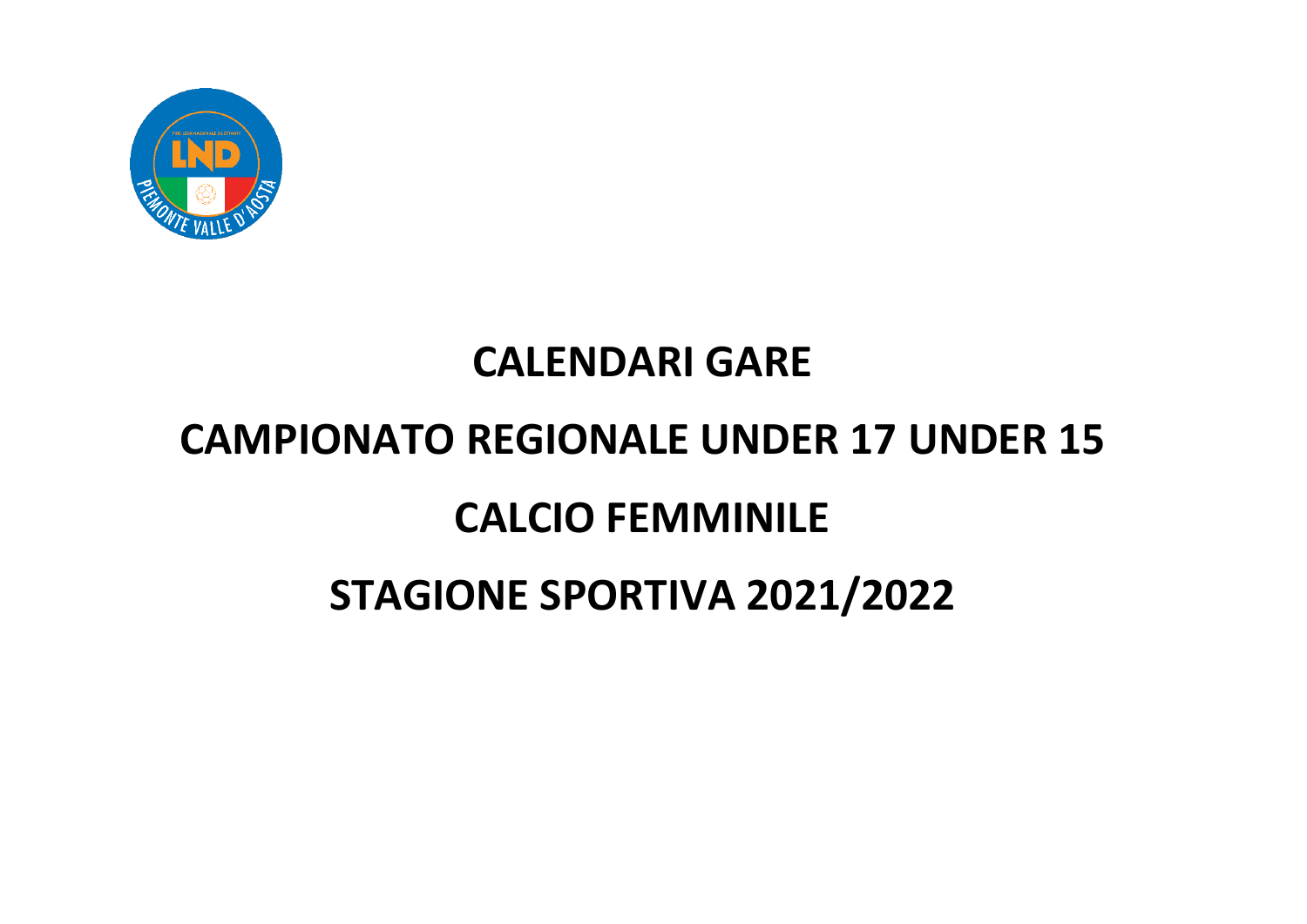| $\star$                                                                                   |                                                                                                                                                                                                                                                       |
|-------------------------------------------------------------------------------------------|-------------------------------------------------------------------------------------------------------------------------------------------------------------------------------------------------------------------------------------------------------|
| $\star$ $\sim$                                                                            | * ALLIEVI UNDER 17 FEMMINILE REG GIRONE: A                                                                                                                                                                                                            |
|                                                                                           |                                                                                                                                                                                                                                                       |
| I FEMMINILE JUVENTUS TORINO - ACCADEMIA TORINO CALCIO I I CITTA DI BAVENO 1908 - VOLPIANO | I ORE: 10:30 ! 1 G I O R N A T A ! ORE: 10:30 I I ORE: 10:30 ! 5 G I O R N A T A ! ORE: 10:30 I<br>I CITTA DI BAVENO 1908 - ACADEMY PRO VERCELLI I I ACADEMY PRO VERCELLI - ACCADEMIA TORINO CALCIO I                                                 |
|                                                                                           |                                                                                                                                                                                                                                                       |
|                                                                                           | I ORE: 10:30 ! 2 G I OR N A T A ! ORE: 10:30 I I ORE: 10:30 ! 6 G I OR N A T A ! ORE: 10:30 I                                                                                                                                                         |
|                                                                                           | T CONFIDENTE UREA TRANSPORTED TO A CADEMY PRO VERCELLI TO THE PRODUCT CONFIDENTE IN A CADEMY PRO VERCELLI TRANSPORTED TRANSPORTED TO A CADEMY PRO VERCELLI TRANSPORTED TO A CADEMY PRO VERCELLI TRANSPORTED TRANSPORTED TO A C                        |
|                                                                                           | I ORE: 10:30 ! 3 G I OR N A T A ! ORE: 10:30 I I ORE: 10:30 ! 7 G I OR N A T A ! ORE: 10:30 I                                                                                                                                                         |
|                                                                                           | $\blacksquare$<br>T CITTA DI BAVENO 1908 - ACCADEMIA TORINO CALCIO I I ACCADEMIA TORINO CALCIO - VOLPIANO I I<br>I FEMMINILE JUVENTUS TORINO - VOLPIANO - VOLPIANO I I CITTA DI BAVENO 1908 - TORINO F.C. S.P.A. I<br>I TORINO F.C. S.P.A. - CITTURIN |
| I ORE: 10:30 ! 4 G I OR N A T A ! ORE: 10:30 I                                            |                                                                                                                                                                                                                                                       |
| I ACCADEMIA TORINO CALCIO - INDEPENDIENTE IVREA<br>- TORINO F.C. S.P.A.<br>I VOLPIANO     | I<br>$\mathbf I$<br>I<br>$\mathbf{I}$                                                                                                                                                                                                                 |

**I--------------------------------------------------------------I**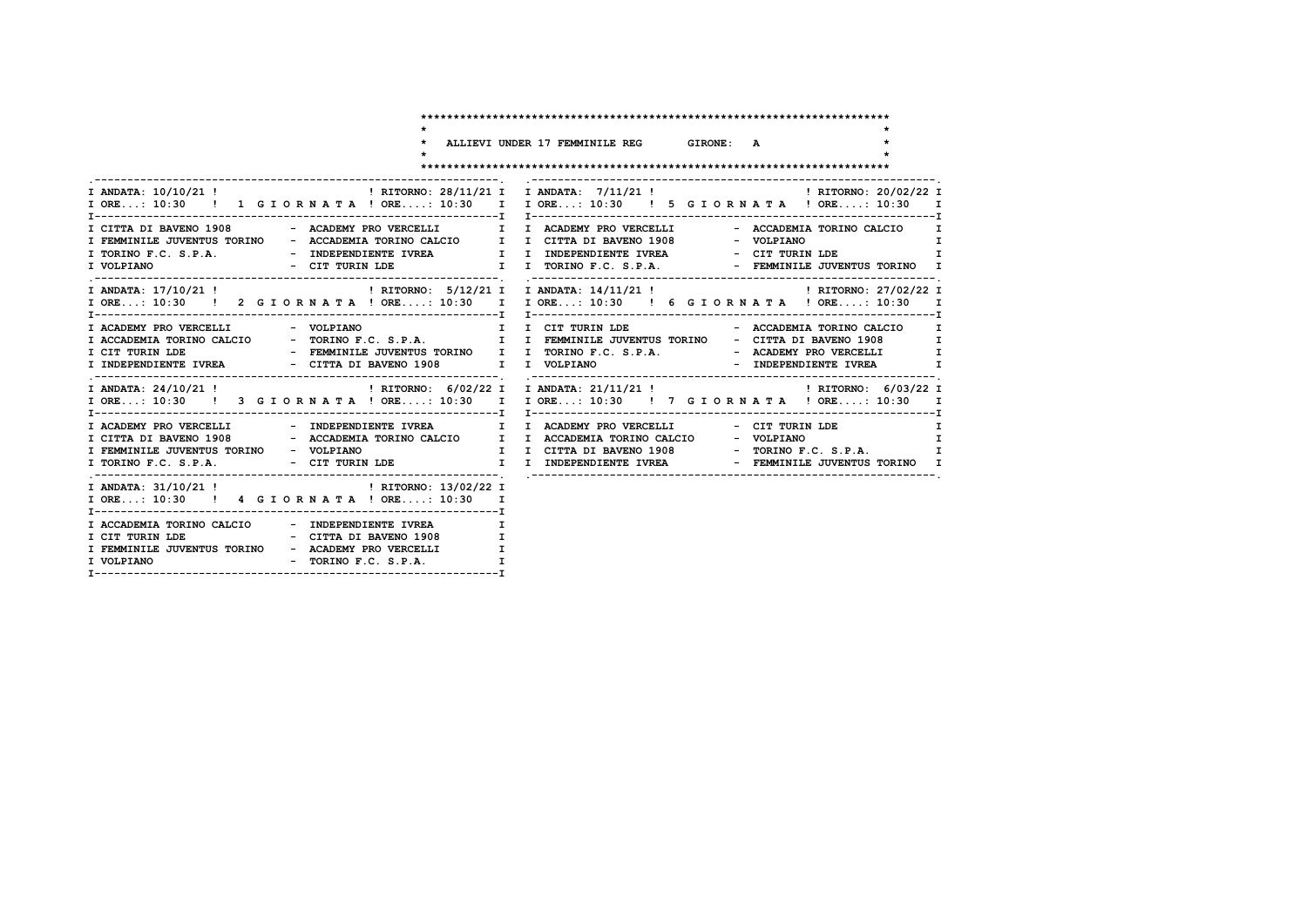| ----------------------------              |                                                    | *---------------------------------- |     |                                        |  |
|-------------------------------------------|----------------------------------------------------|-------------------------------------|-----|----------------------------------------|--|
|                                           | ** ELENCO CAMPI<br>DA GIOCO <sup>**</sup>          |                                     |     |                                        |  |
| <b>COMITATO</b><br>**<br>PIEMONTE V.AOSTA | <b>GIRONE: A</b><br>ALLIEVI UNDER 17 FEMMINILE REG |                                     |     |                                        |  |
| SOCIETA'                                  | CAMPO  DENOMINAZIONE CAMPO                         | LOCALITA' CAMPO                     | ORA | INDIRIZZO                              |  |
|                                           |                                                    |                                     |     |                                        |  |
| CITTA DI BAVENO 1908                      | 2232   SINTETICO "GALLI"                           | <b>BAVENO</b>                       |     | 17:30   VIA SEGU'                      |  |
| FEMMINILE JUVENTUS TORINO                 | 661   FACCIOLI                                     | <b>SABATO</b><br><b>TORINO</b>      |     | $17:00$   VIA FACCIOLI $72/A$ - TORINO |  |
| TORINO F.C. S.P.A.                        | 679   SINTETICO "PASSO BUOLE B"                    | <b>SABATO</b><br><b>TORINO</b>      |     | 15:00   VIA BOSSOLI 76/B               |  |
| VOLPIANO                                  | 630   GOIA                                         | VOLPIANO<br><b>SABATO</b>           |     | $14:30$   VIA SAN GRATO                |  |
| <b>ACADEMY PRO VERCELLI</b>               | 588   UGO FERRANTE                                 | VERCELLI                            |     | $10:30$   CORSO RIGOLA 128             |  |
| ACCADEMIA TORINO CALCIO                   | 1556   SINTETICO "SANTA RITA"                      | <b>TORINO</b>                       |     | 17:30   VIA TIRRENO 303                |  |
| CIT TURIN LDE                             | 636   SINTETICO "CIT TURIN"                        | <b>TORINO</b>                       |     | $14:30$   CORSO FERRUCCI 63            |  |
| INDEPENDIENTE IVREA                       | 1033   COMUNALE                                    | ALBIANO D IVREA<br><b>SABATO</b>    |     | 16:00   VIA VECCHIO NAVIGLIO           |  |
|                                           |                                                    |                                     |     |                                        |  |
|                                           |                                                    |                                     |     |                                        |  |
|                                           |                                                    |                                     |     |                                        |  |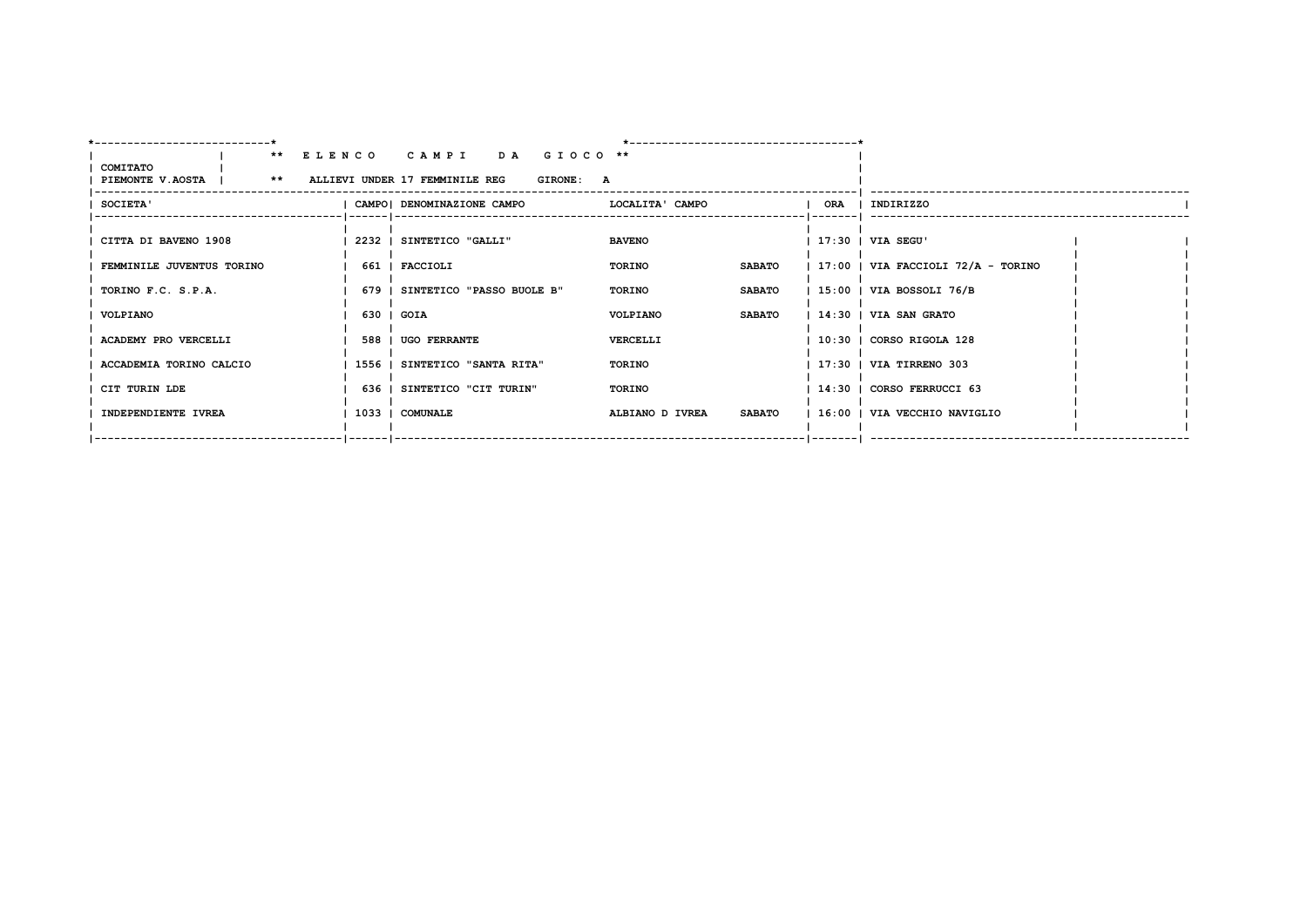| $\star$<br>$\star$ $\sim$                                                           | * ALLIEVI UNDER 17 FEMMINILE REG GIRONE: B<br>$\star$                                                                                                                                                                                               |
|-------------------------------------------------------------------------------------|-----------------------------------------------------------------------------------------------------------------------------------------------------------------------------------------------------------------------------------------------------|
|                                                                                     | I ORE: 10:30 ! 1 G I O R N A T A ! ORE: 10:30 I I ORE: 10:30 ! 5 G I O R N A T A ! ORE: 10:30 I                                                                                                                                                     |
| I VIRTUS ENTELLA S.R.L.13 - JUVENTUS SPA 1 I SPEZIA CALCIO S.R.L. 13 - JUVENTUS SPA | I FOOTBALL GENOVA CALCIO 13 - GENOA CRICKET 13 1 I BOYS CALCIO - GENOA CRICKET 13 I                                                                                                                                                                 |
|                                                                                     | I ORE: 10:30 ! 2 G I O R N A T A ! ORE: 10:30 I I ORE: 10:30 ! 6 G I O R N A T A ! ORE: 10:30 I                                                                                                                                                     |
|                                                                                     | $\mathbf{I}$<br>I SPEZIA CALCIO S.R.L. 13 - ALESSANDRIA 1 I VIRTUS ENTELLA S.R.L. 13 - SPEZIA CALCIO S.R.L. 13 I                                                                                                                                    |
|                                                                                     | I ORE: 10:30 ! 3 G I OR N A T A ! ORE: 10:30 I I ORE: 10:30 ! 7 G I O R N A T A ! ORE: 10:30 I                                                                                                                                                      |
|                                                                                     | $\blacksquare$<br>1 ALESSANDRIA - SPEZIA CALCIO S.R.L. 13 I I ALESSANDRIA - SPEZIA CALCIO - SPEZIA CALCIO S.R.L. 13 I I BOYS CALCIO<br>1 FOOTBALL GENOVA CALCIO 13 - VIRTUS ENTELLA S.R.L. 13 I I GENOA CRICKET 13 - VIRTUS ENTELLA S.R.L. 13 I I S |
| I ORE: 10:30 ! 4 G I OR N A T A ! ORE: 10:30 I                                      |                                                                                                                                                                                                                                                     |
| I FOOTBALL GENOVA CALCIO 13 - BOYS CALCIO                                           | I.<br>$\mathbf{I}$<br>I<br>$\mathbf{I}$                                                                                                                                                                                                             |

**I--------------------------------------------------------------I**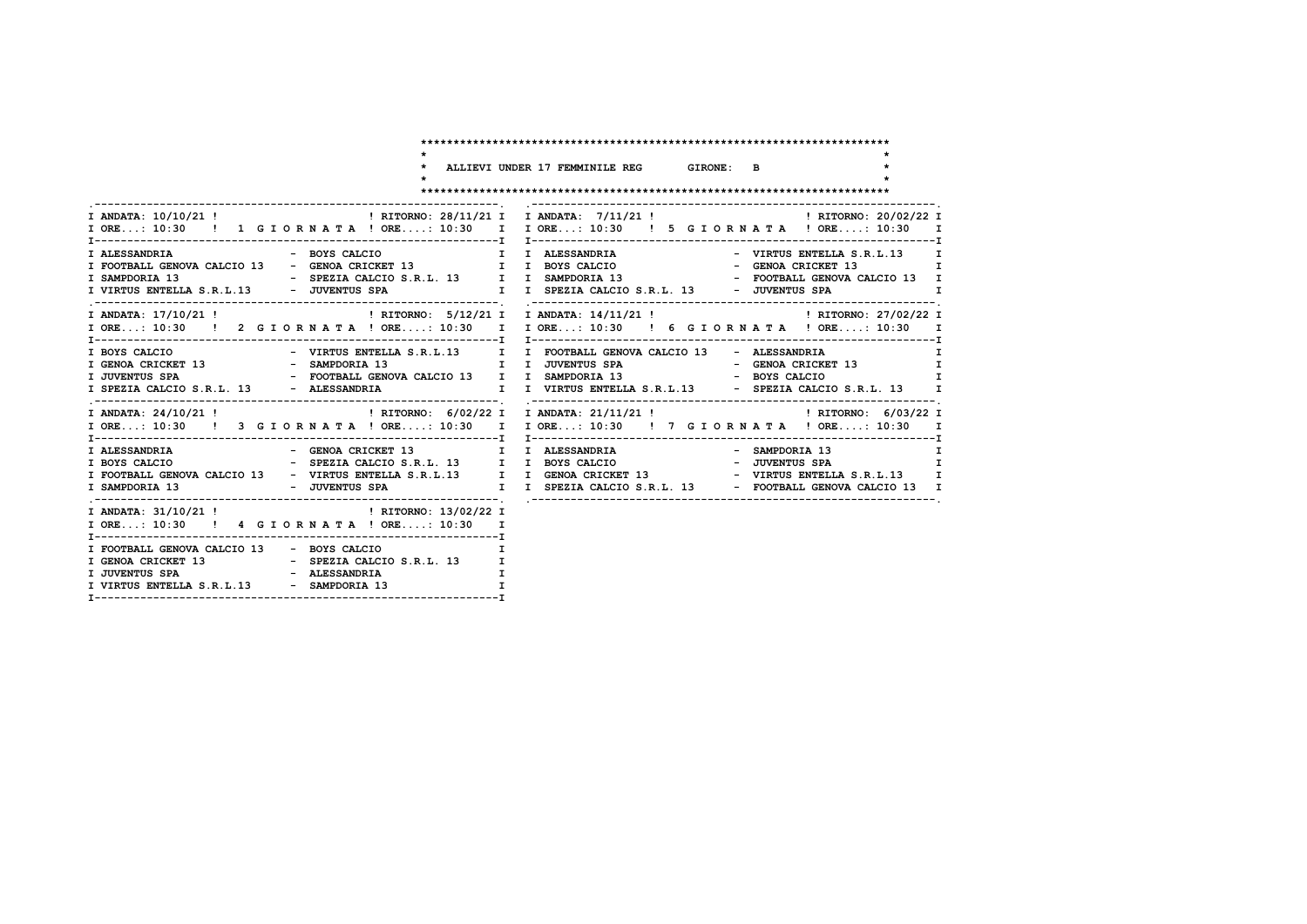| ** ELENCO CAMPI<br>DA GIOCO <sup>**</sup>                                                                                            |  |
|--------------------------------------------------------------------------------------------------------------------------------------|--|
|                                                                                                                                      |  |
| <b>COMITATO</b><br>PIEMONTE V.AOSTA   ** ALLIEVI UNDER 17 FEMMINILE REG<br><b>GIRONE: B</b>                                          |  |
| SOCIETA'<br><b>ORA</b><br>  CAMPO  DENOMINAZIONE CAMPO<br>LOCALITA' CAMPO<br>INDIRIZZO                                               |  |
|                                                                                                                                      |  |
| <b>ALESSANDRIA</b><br>15:00   VIA PARRI 2, ANG. VIA FALCONE<br><b>ALESSANDRIA</b><br>3599   AGAPE "EX CASERMETTE"<br><b>SABATO</b>   |  |
| FOOTBALL GENOVA CALCIO 13<br>  4323   SINTETICO CIGE DE MARTINI<br>11:30   VIA TOMMASO ALBINONI, 9<br><b>GENOVA</b><br><b>SABATO</b> |  |
| SAMPDORIA 13<br>6112   SINTETICO F.M. BOERO<br>15:00   VIA DI PINO 35<br><b>GENOVA</b><br><b>SABATO</b>                              |  |
| VIRTUS ENTELLA S.R.L.13<br>4330   LEIVI STADIUM<br>LEIVI<br>11:00   VIA SELASCHI - S. BARTOLOMEO                                     |  |
| 338   GIOVANNI MERLINO<br><b>MOLARE</b><br><b>SABATO</b><br>15:30   VIA CAMPI SPORTIVI<br>BOYS CALCIO                                |  |
| <b>GENOA CRICKET 13</b><br>4324   SINTETICO XXV APRILE<br>$17:45$   VIA GUALCO, $4$<br><b>GENOVA</b>                                 |  |
| 1278   SINTETICO "GARINO"<br>GARINO - VINOVO<br>15:00   VIA SOTTI 22<br><b>JUVENTUS SPA</b>                                          |  |
| SPEZIA CALCIO S.R.L. 13<br>  11:00   VIA MELARA 91<br>  6000   SINTETICO "FERDEGHINI"<br>LA SPEZIA                                   |  |
| --------                                                                                                                             |  |
|                                                                                                                                      |  |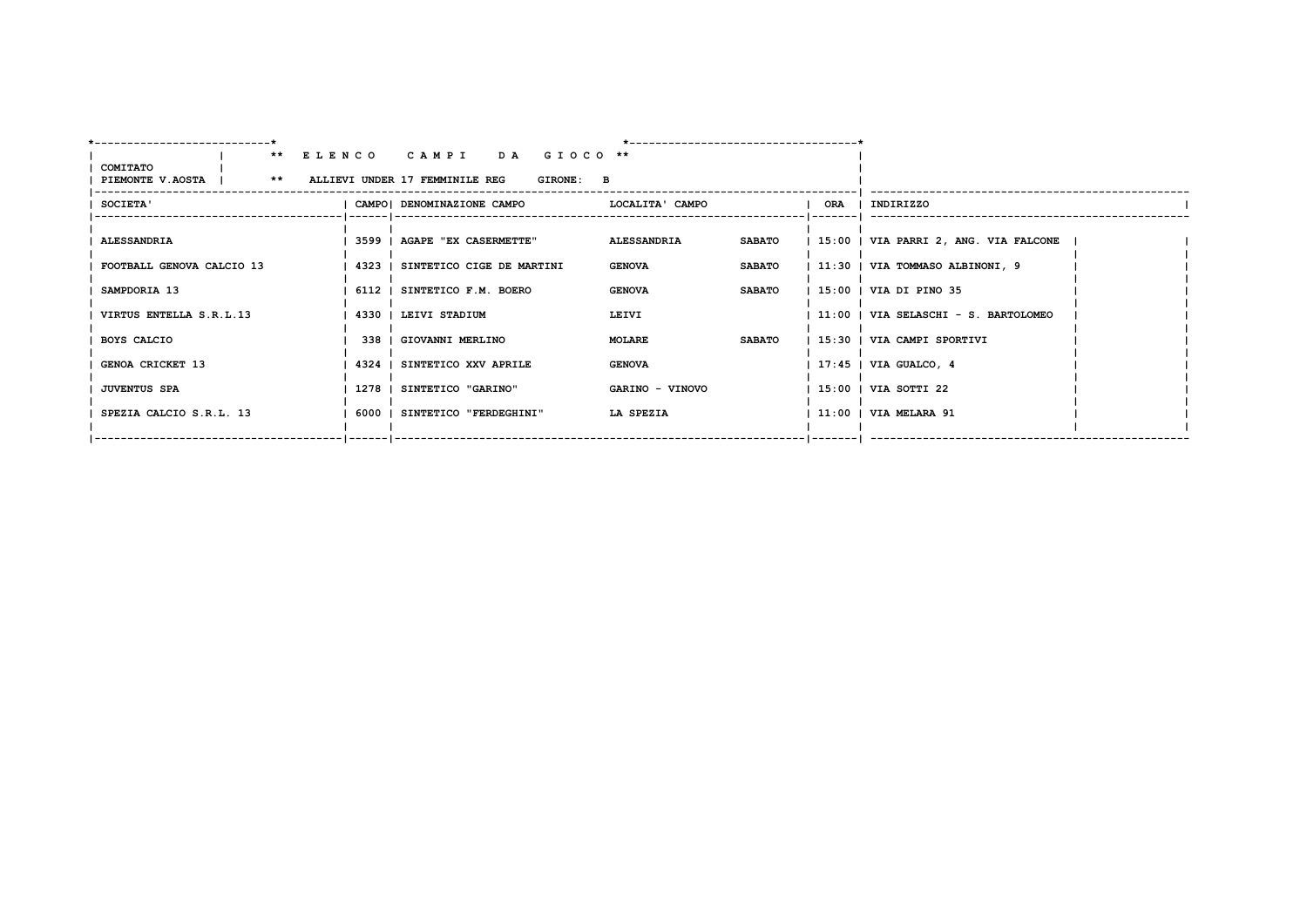| $\star$                                                                                                                   | UNDER 15 FEMMINILE 1a FASE 6IRONE: A                                                                                                                                              |
|---------------------------------------------------------------------------------------------------------------------------|-----------------------------------------------------------------------------------------------------------------------------------------------------------------------------------|
| I ANDATA: 10/10/21 ! PITORNO:<br>I ORE: 10:30 ! 1 G I OR N A T A ! ORE:<br>T------------                                  | I I ANDATA: 31/10/21 ! NITORNO:<br>I IORE: 10:30 ! 4 GIORNATA ! ORE:                                                                                                              |
| I BULE'BELLINZAGO<br>I JUVENTUS DOMO<br>- OUARONESE<br>$Riposa$ - CITTA DI BAVENO 1908<br>. _ _ _ _ _ _ _ _ _ _ _ _ _ _ _ | - ACADEMY PRO VERCELLI I I JUVENTUS DOMO<br>- CITTA DI BAVENO 1908<br>I I OUARONESE<br>- ACADEMY PRO VERCELLI<br>I I Riposa - BULE'BELLINZAGO<br>--------------, ,--------------- |
| I ANDATA: 17/10/21 ! PITORNO:<br>I ORE: 10:30 ! 2 G I OR N A T A ! ORE: I                                                 | $\mathbf{I}$<br>I ANDATA: 7/11/21 ! I RITORNO:<br>I ORE: 10:30 ! 5 G I O R N A T A ! ORE:                                                                                         |
| I ACADEMY PRO VERCELLI<br>- CITTA DI BAVENO 1908<br><b>I QUARONESE</b><br>I Riposa - JUVENTUS DOMO                        | I I ACADEMY PRO VERCELLI<br>- JUVENTUS DOMO<br>- BULE'BELLINZAGO<br>I I CITTA DI BAVENO 1908<br>- BULE'BELLINZAGO<br>I I Riposa - QUARONESE                                       |
| -----------------<br>I ORE: 10:30 ! 3 G I O R N A T A ! ORE:                                                              |                                                                                                                                                                                   |
| I BULE'BELLINZAGO A COUVENTUS DOMO<br>I CITTA DI BAVENO 1908 - OUARONESE<br>Riposa - ACADEMY PRO VERCELLI<br>$\mathbf{I}$ |                                                                                                                                                                                   |

| *--------------------------        |                                                           |                  |     |                                          |  |
|------------------------------------|-----------------------------------------------------------|------------------|-----|------------------------------------------|--|
| COMITATO<br>**<br>PIEMONTE V.AOSTA | ** ELENCO CAMPI DA GIOCO **<br>UNDER 15 FEMMINILE 1a FASE | <b>GIRONE: A</b> |     |                                          |  |
| <b>SOCIETA'</b>                    | CAMPO  DENOMINAZIONE CAMPO                                | LOCALITA' CAMPO  | ORA | INDIRIZZO                                |  |
| <b>BULE'BELLINZAGO</b>             | 3207   BULE SPORT VILLAGE                                 | BELLINZAGO N.SE  |     | 18:00   STR. PRIVATA CESARINA 5          |  |
| <b>JUVENTUS DOMO</b>               | 238   SINTETICO "CUROTTI"                                 | DOMODOSSOLA      |     | 14:30   PIAZZALE CUROTTI 1               |  |
| <b>ACADEMY PRO VERCELLI</b>        | 588   UGO FERRANTE                                        | <b>VERCELLI</b>  |     | SABATO   15:00   CORSO RIGOLA 128        |  |
| <b>QUARONESE</b>                   | 1677   BERTINI                                            | <b>QUARONA</b>   |     | SABATO   15:00   VIA PRATI DELLA VALLE 1 |  |
| CITTA DI BAVENO 1908               | 2232   SINTETICO "GALLI"                                  | <b>BAVENO</b>    |     | SABATO   10:00   VIA SEGU'               |  |
|                                    |                                                           |                  |     |                                          |  |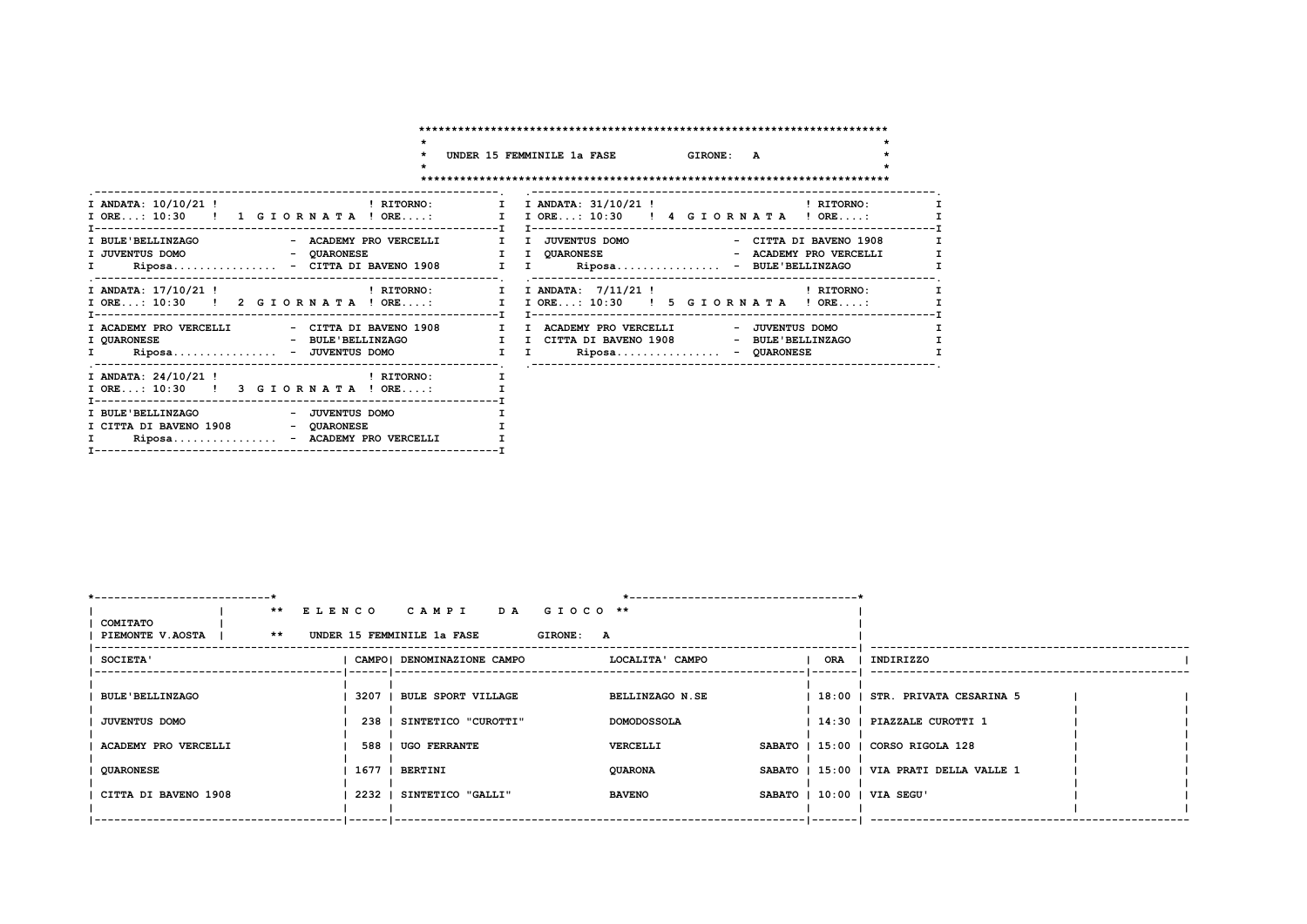|                                                                                                                               | $\star$ | UNDER 15 FEMMINILE 1a FASE 6IRONE: B                                                                                                                                                                                         |
|-------------------------------------------------------------------------------------------------------------------------------|---------|------------------------------------------------------------------------------------------------------------------------------------------------------------------------------------------------------------------------------|
|                                                                                                                               |         | I ANDATA: $10/10/21$ ! $\blacksquare$ PRITORNO: $\blacksquare$ I ANDATA: $31/10/21$ ! $\blacksquare$ PRITORNO: $\blacksquare$ PRITORNO:<br>I ORE: 10:30 ! 1 G I O R N A T A ! ORE: I I ORE: 10:30 ! 4 G I O R N A T A ! ORE: |
| I INDEPENDIENTE IVREA - AOSTA CALCIO 511 I I BI.VEO<br>I TORINO WOMEN ASD<br>- BI.VEO<br>$Riposa$ - TORINO F.C. S.P.A. $sq.B$ |         | - AOSTA CALCIO 511<br>I I TORINO WOMEN ASD - TORINO F.C. S.P.A. sq.B<br>I I Riposa - INDEPENDIENTE IVREA                                                                                                                     |
| T-----------------------                                                                                                      |         | I ANDATA: $17/10/21$ ! $\blacksquare$<br>PRITORNO:<br>I I ANDATA: $7/11/21$ ! $\blacksquare$<br>PRITORNO:<br>I ORE: 10:30 ! 2 G I O R N A T A ! ORE: I I ORE: 10:30 ! 5 G I O R N A T A ! ORE:                               |
| - INDEPENDIENTE IVREA<br>I BI.VEO<br>I Riposa - TORINO WOMEN ASD                                                              |         | I AOSTA CALCIO 511 - TORINO F.C. S.P.A. sq.B I I AOSTA CALCIO 511 - TORINO WOMEN ASD<br>I I TORINO F.C. S.P.A. sq.B - INDEPENDIENTE IVREA<br>I I Riposa BI.VEO                                                               |
| I ANDATA: 24/10/21 ! RITORNO:<br>I ORE: 10:30 ! 3 G I O R N A T A ! ORE:                                                      |         |                                                                                                                                                                                                                              |
| I INDEPENDIENTE IVREA $-$ TORINO WOMEN ASD<br>I TORINO F.C. S.P.A. sq.B<br>- BI.VEO<br>Riposa.<br>- AOSTA CALCIO 511          |         |                                                                                                                                                                                                                              |

| ------------------------------                          |      |                                         | ------------------------------ |     |                                        |  |
|---------------------------------------------------------|------|-----------------------------------------|--------------------------------|-----|----------------------------------------|--|
|                                                         |      | ** ELENCO CAMPI DA GIOCO **             |                                |     |                                        |  |
| <b>1 COMITATO</b><br>$***$<br><b>PIEMONTE V.AOSTA  </b> |      | UNDER 15 FEMMINILE 1a FASE<br>GIRONE: B |                                |     |                                        |  |
| <b>SOCIETA'</b>                                         |      | CAMPO! DENOMINAZIONE CAMPO              | LOCALITA' CAMPO                | ORA | INDIRIZZO                              |  |
| INDEPENDIENTE IVREA                                     |      | 1033   COMUNALE                         | ALBIANO D IVREA                |     | SABATO   16:00   VIA VECCHIO NAVIGLIO  |  |
| TORINO WOMEN ASD                                        |      | 408   COMUNALE                          | <b>PIANEZZA</b>                |     | SABATO   15:00   VIA SAN BERNARDO 13   |  |
| AOSTA CALCIO 511                                        | 20 I | <b>FRAND GENISOT</b>                    | MONTFLEURI - AOSTA             |     | 15:00   REGIONE MONTFLEURY VIA P.S.BER |  |
| <b>BI.VEO</b>                                           | 61 I | <b>COMUNALE</b>                         | PAVIGNANO - BIELLA             |     | SABATO   16:00   STRADA DELLA BARAZZA  |  |
| TORINO F.C. S.P.A.<br>sq.B                              |      | 754   SINTETICO ADB SPORT VILLAGE       | <b>COLLEGNO</b>                |     | SABATO   15:00   VIA SERGIO ALLEGRI 15 |  |
|                                                         |      |                                         |                                |     |                                        |  |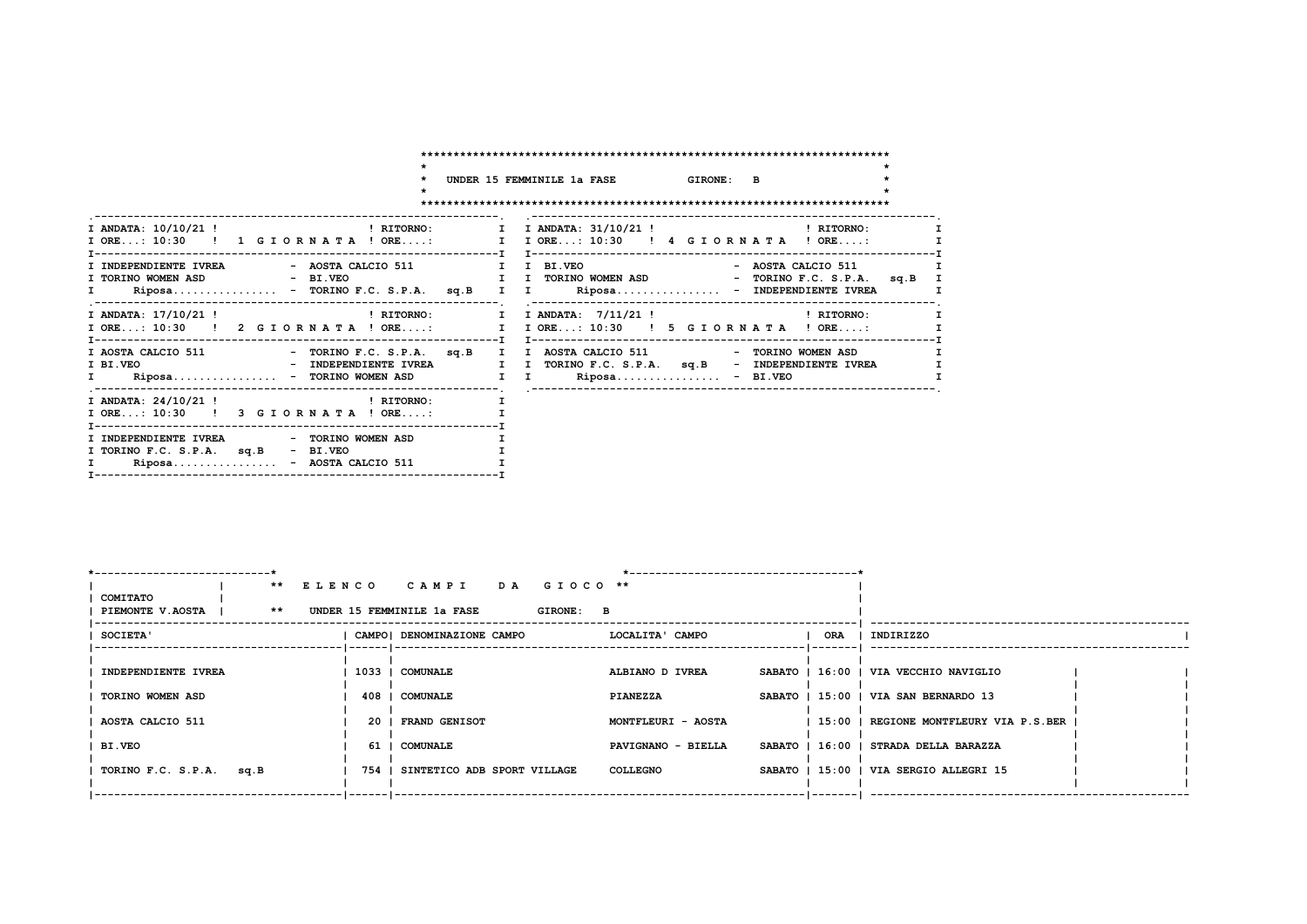|                                                                                                                                                    | UNDER 15 FEMMINILE 1a FASE 6IRONE: C                                                                                                                                                                                                                                                                                                                                                                                                                                                                                                                |
|----------------------------------------------------------------------------------------------------------------------------------------------------|-----------------------------------------------------------------------------------------------------------------------------------------------------------------------------------------------------------------------------------------------------------------------------------------------------------------------------------------------------------------------------------------------------------------------------------------------------------------------------------------------------------------------------------------------------|
|                                                                                                                                                    | I ANDATA: $10/10/21$ ! $\blacksquare$ $\blacksquare$ $\blacksquare$ $\blacksquare$ $\blacksquare$ $\blacksquare$ $\blacksquare$ $\blacksquare$ $\blacksquare$ $\blacksquare$ $\blacksquare$ $\blacksquare$ $\blacksquare$ $\blacksquare$ $\blacksquare$ $\blacksquare$ $\blacksquare$ $\blacksquare$ $\blacksquare$ $\blacksquare$ $\blacksquare$ $\blacksquare$ $\blacksquare$ $\blacksquare$ $\blacksquare$ $\blacksquare$ $\blacksquare$ $\blacksquare$ $\$<br>I ORE: 10:30 ! 1 G I O R N A T A ! ORE: I I ORE: 10:30 ! 4 G I O R N A T A ! ORE: |
| I ACCADEMIA TORINO CALCIO - FREEDOM FC S.S.D. A R.L. I I ACCADEMIA TORINO CALCIO - PINEROLO<br>$\mathbf{I}$ and $\mathbf{I}$<br>------------------ | Riposa - PINEROLO             I I   Riposa - TORINO F.C. S.P.A.                                                                                                                                                                                                                                                                                                                                                                                                                                                                                     |
|                                                                                                                                                    | I ANDATA: $17/10/21$ ! $\blacksquare$ PRITORNO: $\blacksquare$ I ANDATA: $7/11/21$ ! $\blacksquare$ PRITORNO: $\blacksquare$ PRITORNO:<br>I ORE: 10:30 ! 2 G I O R N A T A ! ORE: I I ORE: 10:30 ! 5 G I O R N A T A ! ORE:                                                                                                                                                                                                                                                                                                                         |
| I FREEDOM FC S.S.D. A R.L. - TORINO F.C. S.P.A. I I PINEROLO                                                                                       | $-$ TORINO F.C. S.P.A.<br>I Riposa - ACCADEMIA TORINO CALCIO I I Riposa - FREEDOM FC S.S.D. A R.L.                                                                                                                                                                                                                                                                                                                                                                                                                                                  |
| I ANDATA: 24/10/21 ! RITORNO:<br>I ORE: 10:30 ! 3 G I OR N A T A ! ORE:                                                                            |                                                                                                                                                                                                                                                                                                                                                                                                                                                                                                                                                     |
| I TORINO F.C. S.P.A.<br>- ACCADEMIA TORINO CALCIO<br>I Riposa - CIT TURIN LDE                                                                      |                                                                                                                                                                                                                                                                                                                                                                                                                                                                                                                                                     |

|                                              |                            |                                          | ------------------------ |     |                                       |  |
|----------------------------------------------|----------------------------|------------------------------------------|--------------------------|-----|---------------------------------------|--|
| <b>COMITATO</b><br>$***$<br>PIEMONTE V.AOSTA | UNDER 15 FEMMINILE 1a FASE | ** ELENCO CAMPI DA GIOCO **<br>GIRONE: C |                          |     |                                       |  |
| <b>SOCIETA'</b>                              | CAMPO  DENOMINAZIONE CAMPO |                                          | LOCALITA' CAMPO          | ORA | INDIRIZZO                             |  |
| ACCADEMIA TORINO CALCIO                      |                            | 1020   SINTETICO C9 ADB POLIGRU          | GRUGLIASCO               |     | SABATO   15:00   CORSO ALLAMANO 125   |  |
| TORINO F.C. S.P.A.                           |                            | 679   SINTETICO "PASSO BUOLE B"          | TORINO                   |     | SABATO $  17:00   17A BOSSOLI 76/B$   |  |
| CIT TURIN LDE                                |                            | 636   SINTETICO "CIT TURIN"              | TORINO                   |     | SABATO   16:00   CORSO FERRUCCI 63    |  |
| FREEDOM FC S.S.D. A R.L.                     |                            | 229   SINTETICO "PARCO GIOVENTU"         | CUNEO                    |     | SABATO   17:00   VIA PORTA MONDOVI 15 |  |
| <b>PINEROLO</b>                              | 414   BARBIERI             |                                          | <b>PINEROLO</b>          |     | SABATO   17:30   VIA PIAZZA D'ARMI 6  |  |